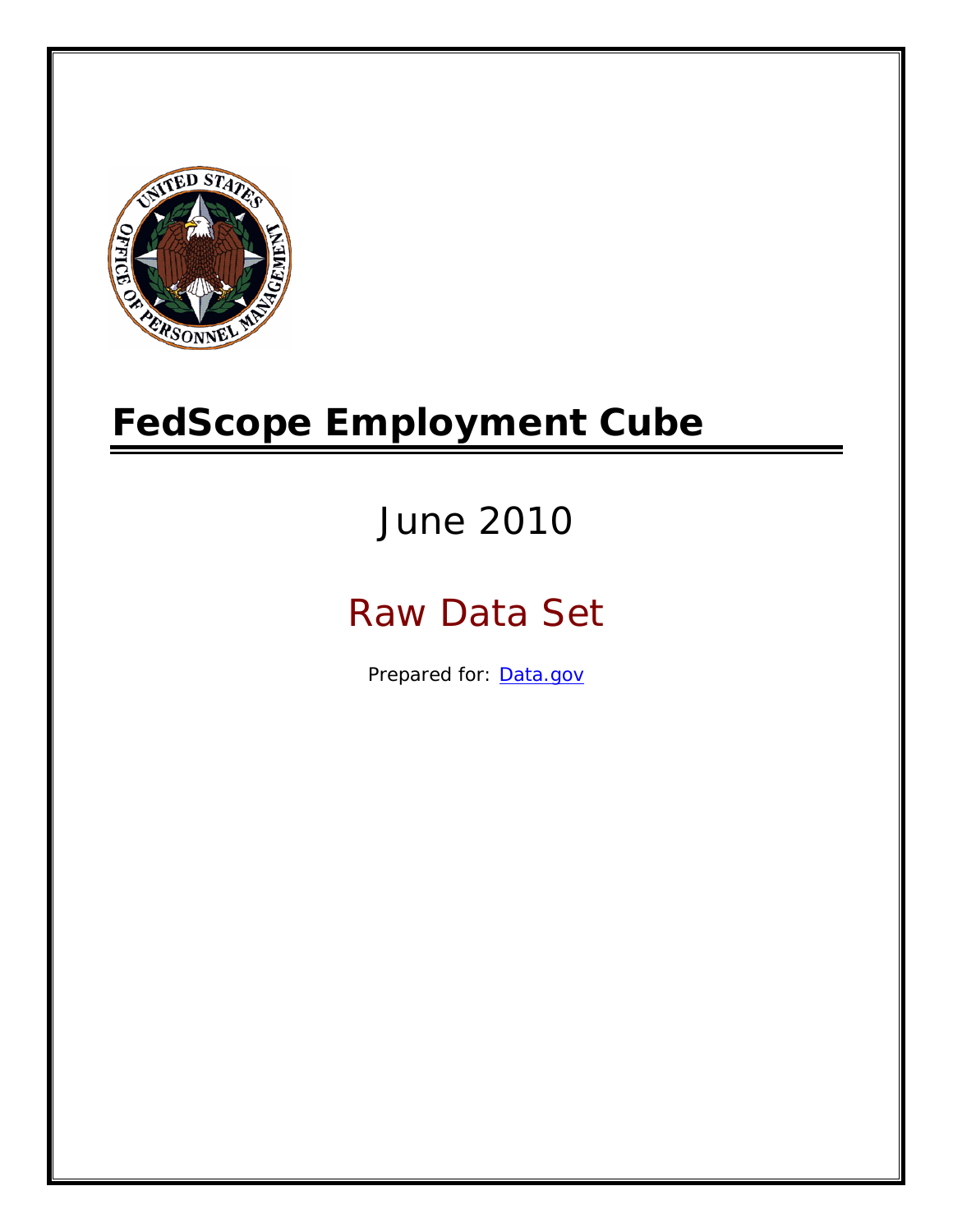

# **Table of Contents**

| $\mathbf{1}$   |           | <b>OVERVIEW</b>                                | 3              |
|----------------|-----------|------------------------------------------------|----------------|
|                | 1.1       | Purpose                                        | 3              |
|                | 1.2       | <b>Scope</b>                                   | 3              |
| $\overline{2}$ |           | <b>RAW DATA SET FILE</b>                       | 3              |
|                |           | 2.1 FACTDATA                                   | 3              |
| 3              |           | <b>DIMENSION TRANSLATIONS FILES</b>            | 5              |
|                | 3.1       | Agency                                         | 5              |
|                | 3.2       | Location                                       | 6              |
|                | 3.3       | Age                                            | 6              |
|                | 3.4       | <b>Education Level</b>                         | $\overline{7}$ |
|                | 3.5       | <b>General Schedule &amp; Equivalent Grade</b> | 8              |
|                | 3.6       | <b>Length of Service</b>                       | 8              |
|                | 3.7       | Occupation                                     | 9              |
|                | 3.8       | <b>Occupation Category</b>                     | 9              |
|                | 3.9       | Pay Plan & Grade                               | 10             |
|                | 3.10      | <b>Salary Level</b>                            | 10             |
|                | 3.11      | <b>STEM Occupations</b>                        | 11             |
|                |           | 3.12 Supervisory Status                        | 11             |
|                |           | 3.13 Type of Appointment                       | 12             |
|                |           | 3.14 Work Schedule                             | 12             |
|                | 3.15      | <b>Work Status</b>                             | 13             |
|                | 3.16 Date |                                                | 13             |
|                |           | 3.17 Employment                                | 14             |
|                |           | 3.18 Average Salary                            | 14             |
|                |           | 3.19 Average Length of Service                 | 14             |
| $\overline{4}$ |           | <b>DATA DEFINITIONS</b>                        | 15             |
|                | 4.1       | Agency                                         | 15             |
|                | 4.2       | Location                                       | 15             |
|                | 4.3       | Age                                            | 15             |
|                | 4.4       | <b>Education Level</b>                         | 15             |
|                | 4.5       | <b>General Schedule &amp; Equivalent Grade</b> | 15             |
|                | 4.6       | <b>Length of Service</b>                       | 15             |
|                | 4.7       | Occupation                                     | 15             |
|                | 4.8       | <b>Occupation Category</b>                     | 15             |
|                | 4.9       | Pay Plan & Grade                               | 16             |
|                | 4.10      | <b>Salary Level</b>                            | 16             |
|                | 4.11      | <b>STEM Occupations</b>                        | 16             |
|                | 4.12      | <b>Supervisory Status</b>                      | 16             |
|                | 4.13      | <b>Type of Appointment</b>                     | 16             |
|                | 4.14      | <b>Work Schedule</b>                           | 16             |

**Source**: FedScope (https://www.fedscope.opm.gov/) 1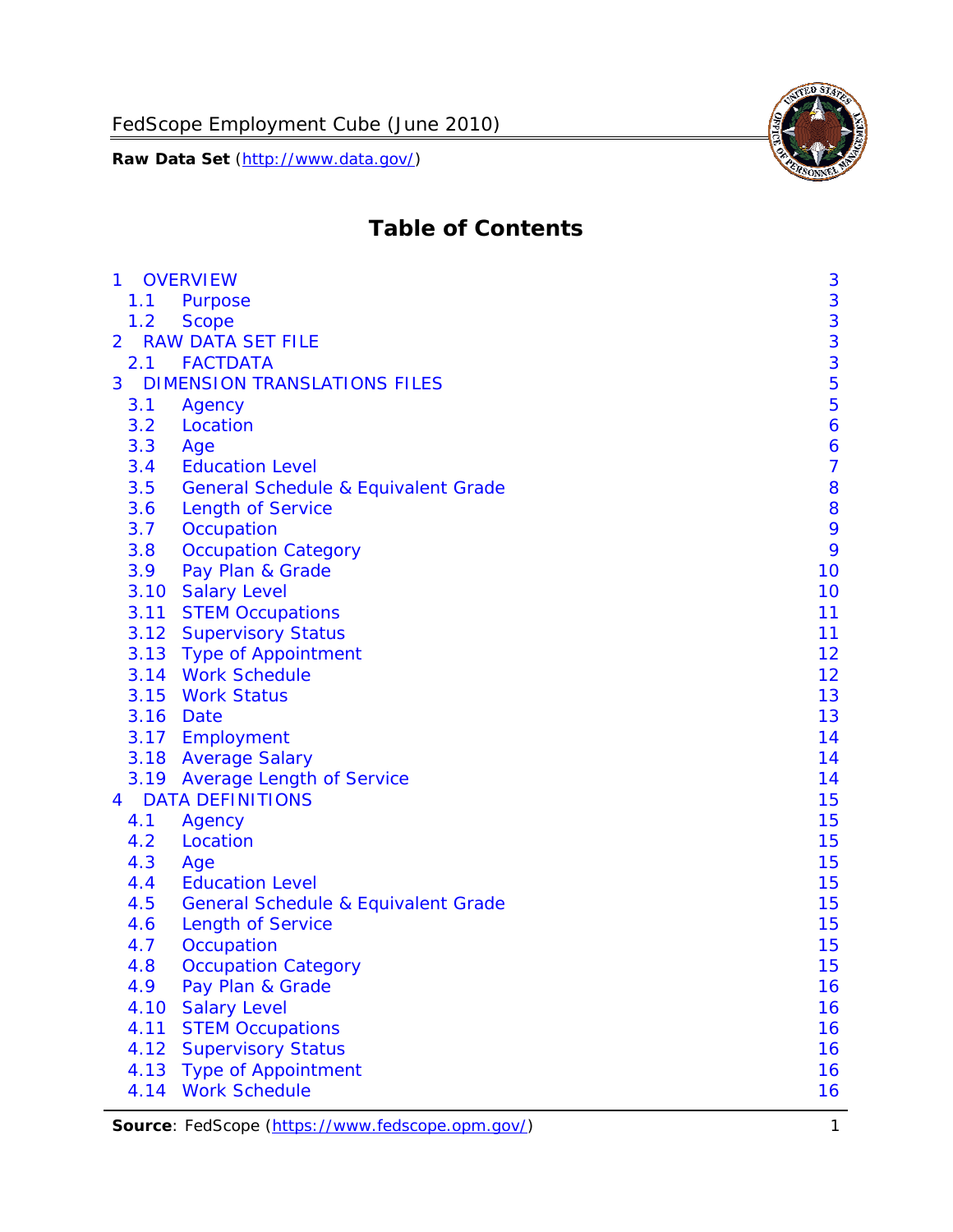FedScope Employment Cube (June 2010)

**Raw Data Set** (http://www.data.gov/)

|     | 4.15 Work Status                                    | 16 |
|-----|-----------------------------------------------------|----|
|     | 4.16 Date                                           | 16 |
|     | 4.17 Employment                                     | 17 |
|     | 4.18 Average Salary                                 | 17 |
|     | 4.19 Average Length of Service                      | 17 |
|     | 5 APPENDIX                                          | 18 |
| 5.1 | SAS Program to Read Raw Data Sets for Data Analysis | 18 |
| 5.2 | <b>FedScope General Public Web Site</b>             | 18 |

# **Listing of Tables**

| Table 2.1: FACTDATA.TXT Record Layout   | 4  |
|-----------------------------------------|----|
| Table 3.1: DTagy.txt Record Layout      | 5  |
| Table 3.2: DTloc.txt Record Layout      | 6  |
| Table 3.3: DTagelvl.txt Record Layout   | 6  |
| Table 3.4: DTedlvl.txt Record Layout    | 7  |
| Table 3.5: DTgsegrd.txt Record Layout   | 8  |
| Table 3.6: DTIoslyl.txt Record Layout   | 8  |
| Table 3.7: DTocc.txt Record Layout      | 9  |
| Table 3.8: DTpatco.txt Record Layout    | 9  |
| Table 3.9: DTppgrd.txt Record Layout    | 10 |
| Table 3.10: DTsallvl.txt Record Layout  | 10 |
| Table 3.11: DTstemocc.txt Record Layout | 11 |
| Table 3.12: DTsuper.txt Record Layout   | 11 |
| Table 3.13: DTtoa.txt Record Layout     | 12 |
| Table 3.14: DTwrksch.txt Record Layout  | 12 |
| Table 3.15: DTwkstat.txt Record Layout  | 13 |
| Table 3.16: DTdate.txt Record Layout    | 13 |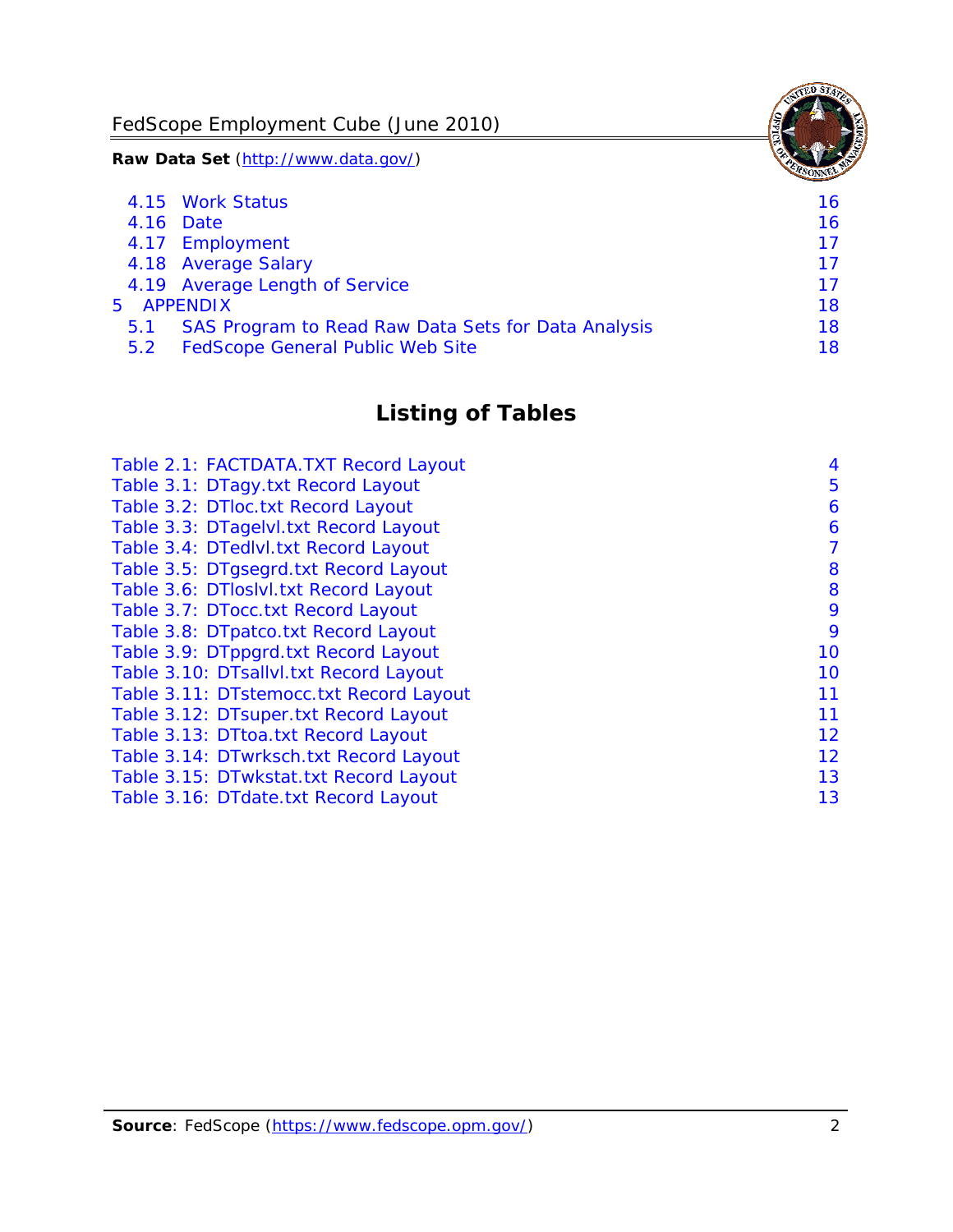

# <span id="page-3-0"></span>**1 OVERVIEW**

#### *1.1 Purpose*

<span id="page-3-1"></span>The purpose of this raw data set is to increase public access to high value, machine readable datasets generated by the U.S. Office of Personnel Management. The FedScope Employment Cube data sets are available via [Data.gov](http://www.data.gov/).

#### <span id="page-3-2"></span>*1.2 Scope*

The scope of this raw data set includes data elements used in the creation of the FedScope Employment Cube [\(https://www.fedscope.opm.gov/\)](https://www.fedscope.opm.gov/). **NOTE**: Starting in FY 2010, the OPM Statistical Data Mart (SDM) is the source for all FedScope data. The SDM is processed data from the Enterprise Human Resources Integration (EHRI) data warehouse. Data is processed on a quarterly basis (i.e. March, June, September and December).

# <span id="page-3-3"></span>**2 RAW DATA SET FILE**

# <span id="page-3-4"></span>*2.1 FACTDATA*

This "**delimited**" (comma separated value (**CSV**)) raw data set provides employee population data as of June 2010. Each column value is separated by a "**comma**" from the next column's value and each row starts a new record. Each record contains 20 data elements. The record layout for FACTDATA.TXT is depicted in [Table 2.1](#page-4-1) below: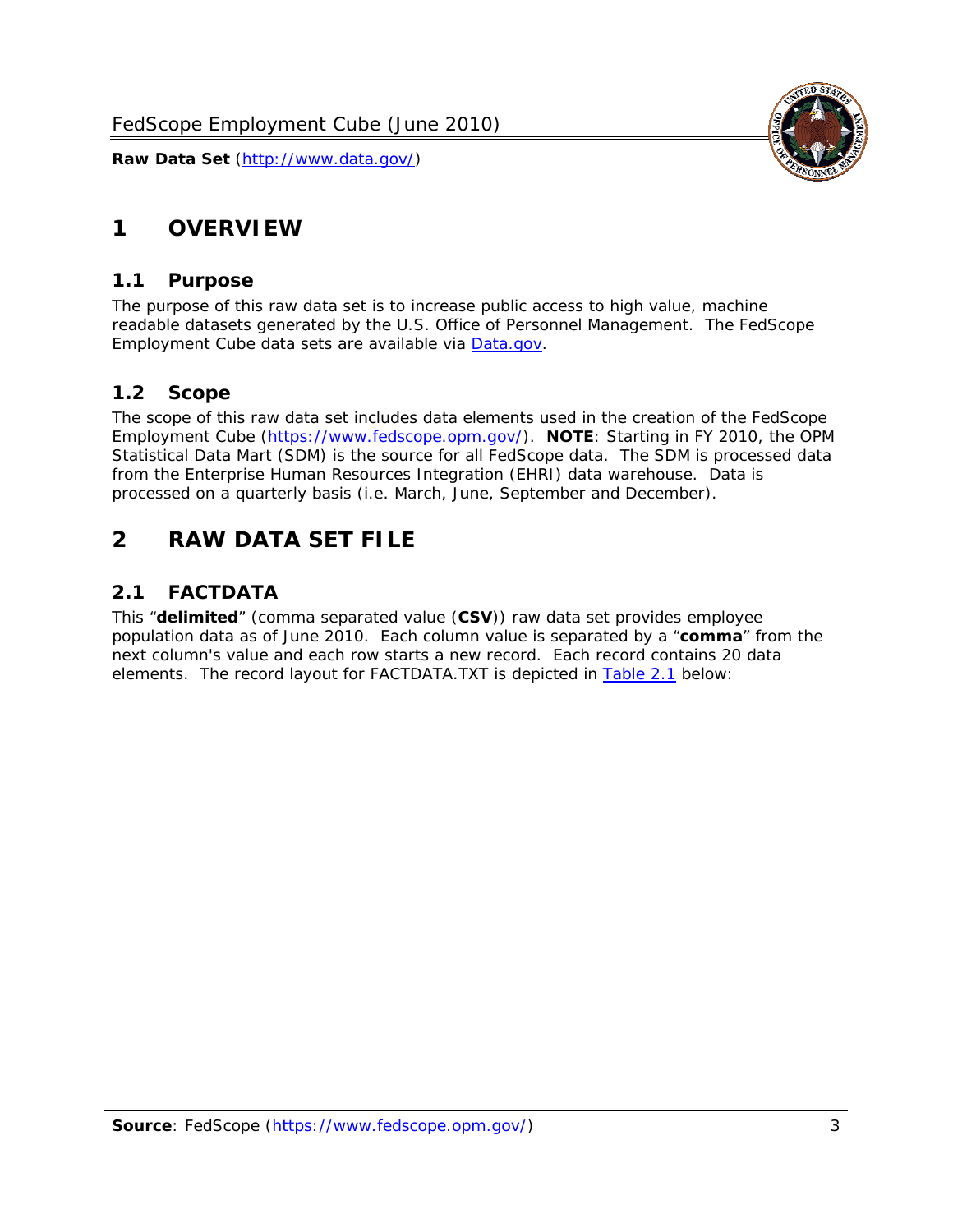<span id="page-4-1"></span><span id="page-4-0"></span>

**NOTE**: If importing this table (data set) into Excel, change the "column data format" for columns 1-17 from "General" to "Text". Columns 18-20 can be imported as "General" data format. In Excel, the "General" data format converts numeric values to numbers. Columns 1-17 are TEXT fields; Columns 18-20 are NUMERIC fields.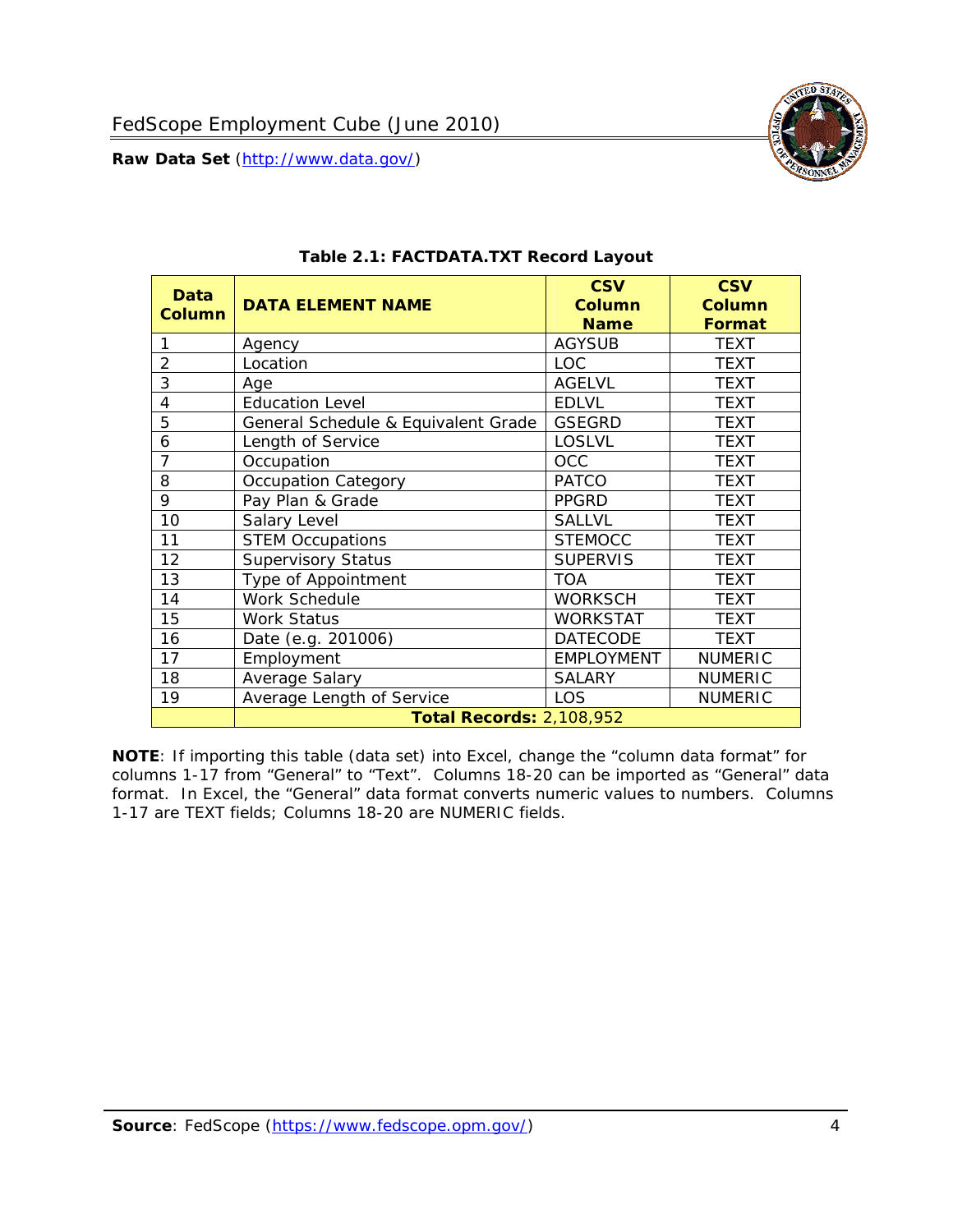

# <span id="page-5-0"></span>**3 DIMENSION TRANSLATIONS FILES**

#### <span id="page-5-1"></span>*3.1 Agency*

<span id="page-5-3"></span><span id="page-5-2"></span>This "**delimited**" (comma separated value (**CSV**)) data file provides translations for the agency data element contained in the employee population data file (FACTDATA.TXT). See [Table 2.1.](#page-4-1) Each column value is separated by a "**comma**" from the next column's value and each row starts a new record. Each record contains 6 data elements. The record layout for DTagy.txt is depicted in **Table 3.1** below:

| Data<br><b>Column</b>     | <b>DATA ELEMENT NAME</b>       | <b>CSV</b><br><b>Column</b><br><b>Name</b> | <b>CSV</b><br>Column<br><b>Format</b> |
|---------------------------|--------------------------------|--------------------------------------------|---------------------------------------|
|                           | Agency Type                    | <b>AGYTYP</b>                              | <b>TEXT</b>                           |
| 2                         | <b>Agency Type Translation</b> | <b>AGYTYPT</b>                             | <b>TEXT</b>                           |
| 3                         | Agency                         | AGY                                        | <b>TEXT</b>                           |
|                           | <b>Agency Translation</b>      | <b>AGYT</b>                                | <b>TEXT</b>                           |
| -5                        | Agency Sub element             | <b>AGYSUB</b>                              | <b>TEXT</b>                           |
|                           | Agency Sub element Translation | <b>AGYSUBT</b>                             | <b>TEXT</b>                           |
| <b>Total Records: 532</b> |                                |                                            |                                       |

#### **Table 3.1: DTagy.txt Record Layout**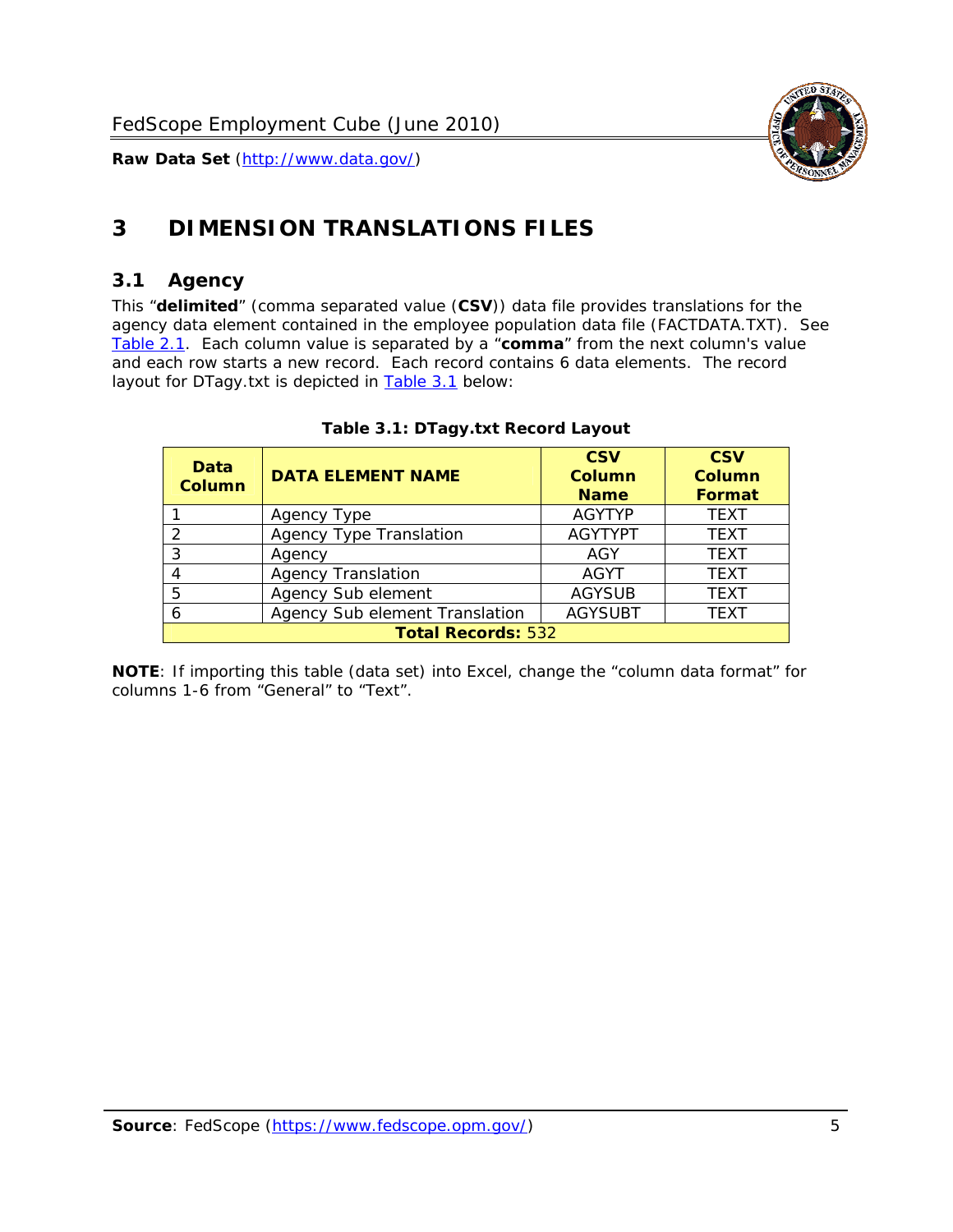

#### <span id="page-6-0"></span>*3.2 Location*

<span id="page-6-4"></span><span id="page-6-2"></span>This "**delimited**" (comma separated value (**CSV**)) data file provides translations for the location data element contained in the employee population data file (FACTDATA.TXT). See [Table 2.1.](#page-4-1) Each column value is separated by a "**comma**" from the next column's value and each row starts a new record. Each record contains 4 data elements. The record layout for DTloc.txt is depicted in [Table 3.2](#page-6-4) below:

| Data<br><b>Column</b>     | <b>DATA ELEMENT NAME</b>         | <b>CSV</b><br>Column<br><b>Name</b> | <b>CSV</b><br><b>Column</b><br><b>Format</b> |
|---------------------------|----------------------------------|-------------------------------------|----------------------------------------------|
|                           | Location Type                    | <b>LOCTYP</b>                       | <b>TEXT</b>                                  |
|                           | Location Type Translation        | <b>LOCTYPT</b>                      | <b>TEXT</b>                                  |
| ົ                         | State/Country                    | <b>LOC</b>                          | <b>TFXT</b>                                  |
|                           | <b>State/Country Translation</b> | LOCT                                | <b>TFXT</b>                                  |
| <b>Total Records: 225</b> |                                  |                                     |                                              |

#### **Table 3.2: DTloc.txt Record Layout**

**NOTE**: If importing this table (data set) into Excel, change the "column data format" for columns 1-4 from "General" to "Text".

#### <span id="page-6-1"></span>*3.3 Age*

<span id="page-6-5"></span><span id="page-6-3"></span>This "**delimited**" (comma separated value (**CSV**)) data file provides translations for the age data element contained in the employee population data file (FACTDATA.TXT). See [Table](#page-4-1) [2.1](#page-4-1). Each column value is separated by a "**comma**" from the next column's value and each row starts a new record. Each record contains 2 data elements. The record layout for DTagelvl.txt is depicted in **[Table 3.3](#page-6-5)** below:

| Data<br><b>Column</b>    | <b>DATA ELEMENT NAME</b> | <b>CSV</b><br>Column<br><b>Name</b> | <b>CSV</b><br>Column<br><b>Format</b> |
|--------------------------|--------------------------|-------------------------------------|---------------------------------------|
|                          | Aae                      | AGFI VI                             | TFXT                                  |
|                          | Age Translation          | AGFI VI T                           | TFXT                                  |
| <b>Total Records: 12</b> |                          |                                     |                                       |

#### **Table 3.3: DTagelvl.txt Record Layout**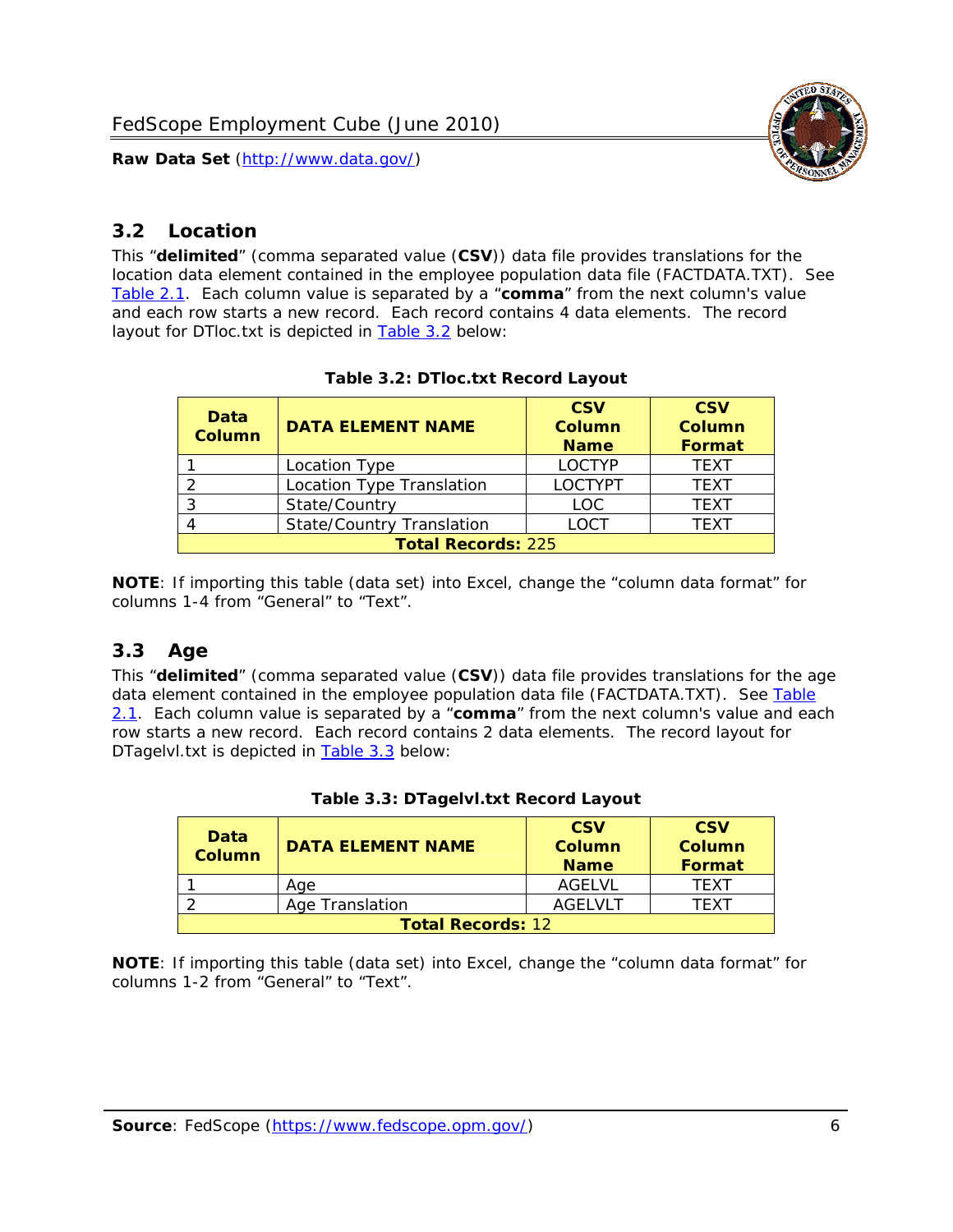

### <span id="page-7-0"></span>*3.4 Education Level*

<span id="page-7-2"></span><span id="page-7-1"></span>This "**delimited**" (comma separated value (**CSV**)) data file provides translations for the education level data element contained in the employee population data file (FACTDATA.TXT). See [Table 2.1](#page-4-1). Each column value is separated by a "**comma**" from the next column's value and each row starts a new record. Each record contains 4 data elements. The record layout for DTedlvl.txt is depicted in [Table 3.4](#page-7-2) below:

| Data<br><b>Column</b>    | <b>DATA ELEMENT NAME</b>                | <b>CSV</b><br><b>Column</b><br><b>Name</b> | <b>CSV</b><br><b>Column</b><br><b>Format</b> |  |
|--------------------------|-----------------------------------------|--------------------------------------------|----------------------------------------------|--|
|                          | <b>Education Level Type</b>             | <b>EDLVLTYP</b>                            | <b>TEXT</b>                                  |  |
|                          | <b>Education Level Type Translation</b> | <b>EDLVLTYPT</b>                           | <b>TEXT</b>                                  |  |
|                          | <b>Education Level</b>                  | <b>EDLVL</b>                               | <b>TEXT</b>                                  |  |
|                          | <b>Education Level Translation</b>      | <b>EDLVLT</b>                              | <b>TEXT</b>                                  |  |
| <b>Total Records: 24</b> |                                         |                                            |                                              |  |

#### **Table 3.4: DTedlvl.txt Record Layout**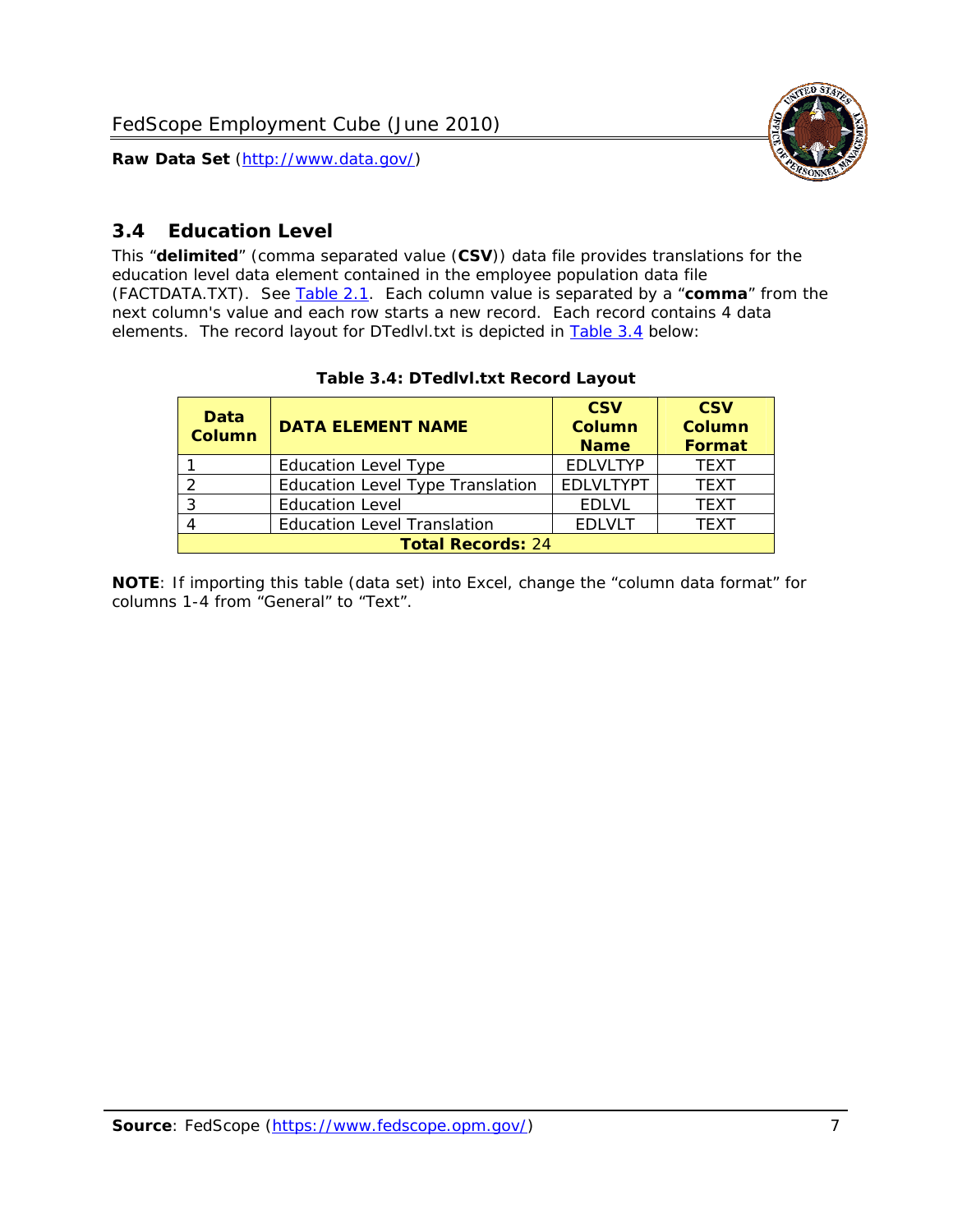

#### <span id="page-8-0"></span>*3.5 General Schedule & Equivalent Grade*

This "**delimited**" (comma separated value (**CSV**)) data file provides translations for the general schedule & equivalent grade data element contained in the employee population data file (FACTDATA.TXT). See [Table 2.1](#page-4-1). Each column value is separated by a "**comma**" from the next column's value and each row starts a new record. Each record contains 1 data element. The record layout for DTgsegrd.txt is depicted in [Table 3.5](#page-8-4) below:

#### **Table 3.5: DTgsegrd.txt Record Layout**

<span id="page-8-4"></span><span id="page-8-2"></span>

| Data<br>Column           | DATA FI FMFNT NAMF                  | <b>CSV</b><br>Column<br><b>Name</b> | <b>CSV</b><br>Column<br><b>Format</b> |  |
|--------------------------|-------------------------------------|-------------------------------------|---------------------------------------|--|
|                          | General Schedule & Equivalent Grade | GSFGRD                              | TFXT                                  |  |
| <b>Total Records: 17</b> |                                     |                                     |                                       |  |

**NOTE**: If importing this table (data set) into Excel, change the "column data format" for column 1-from "General" to "Text".

#### <span id="page-8-1"></span>*3.6 Length of Service*

<span id="page-8-5"></span>This "**delimited**" (comma separated value (**CSV**)) data file provides translations for the length of service data element contained in the employee population data file (FACTDATA.TXT). See [Table 2.1](#page-4-1). Each column value is separated by a "**comma**" from the next column's value and each row starts a new record. Each record contains 2 data elements. The record layout for DTloslvl.txt is depicted in [Table 3.6](#page-8-5) below:

<span id="page-8-3"></span>

| Data<br><b>Column</b>    | <b>DATA ELEMENT NAME</b>      | <b>CSV</b><br><b>Column</b><br><b>Name</b> | <b>CSV</b><br>Column<br>Format |
|--------------------------|-------------------------------|--------------------------------------------|--------------------------------|
|                          | Length of Service             | LOSLVL                                     | TFXT                           |
|                          | Length of Service Translation | LOSI VLT                                   | TFXT                           |
| <b>Total Records: 11</b> |                               |                                            |                                |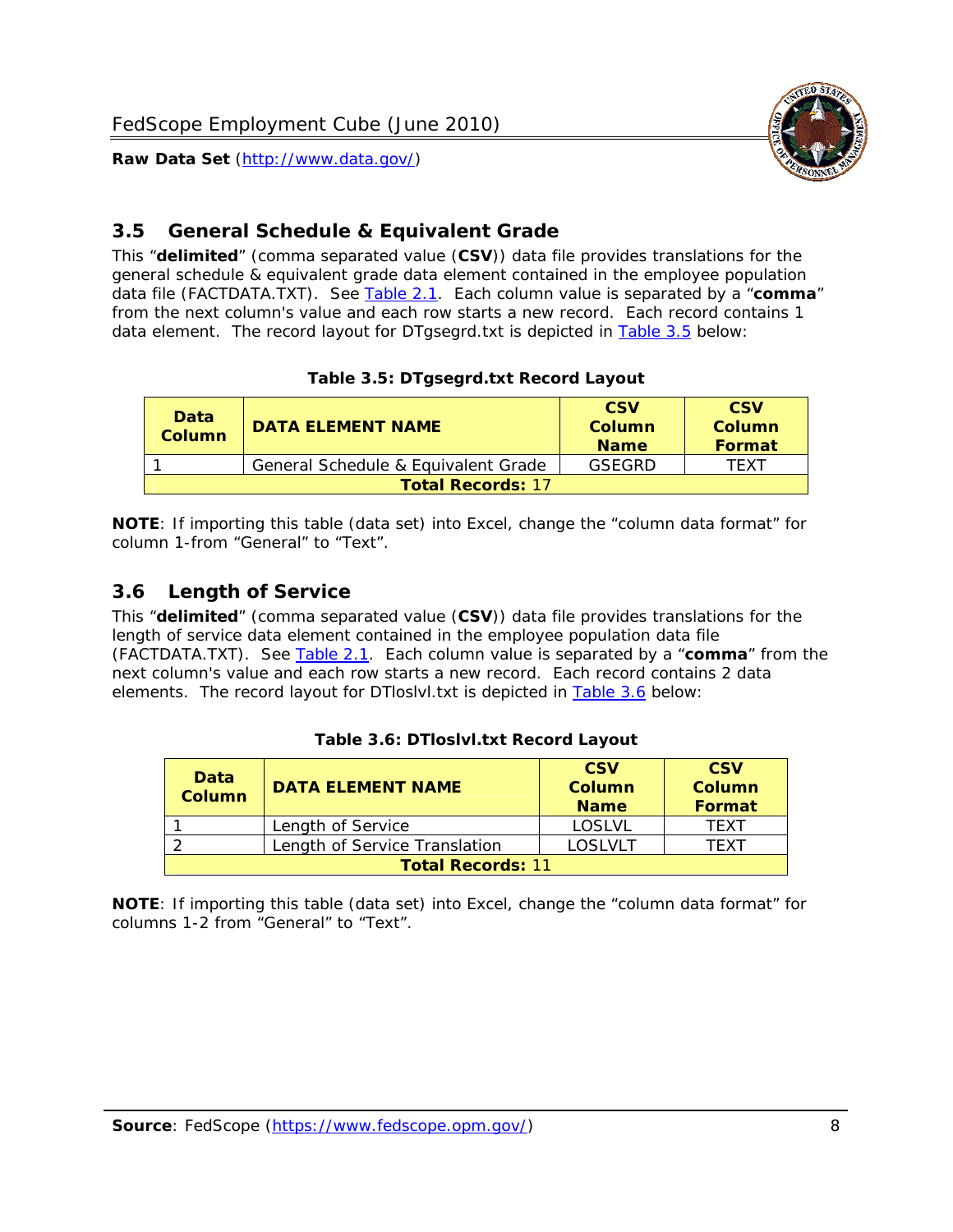

#### <span id="page-9-0"></span>*3.7 Occupation*

<span id="page-9-4"></span>This "**delimited**" (comma separated value (**CSV**)) data file provides translations for the occupation data element contained in the employee population data file (FACTDATA.TXT). See [Table 2.1](#page-4-1). Each column value is separated by a "**comma**" from the next column's value and each row starts a new record. Each record contains 6 data elements. The record layout for DTocc.txt is depicted in [Table 3.7](#page-9-4) below:

<span id="page-9-2"></span>

| Data<br><b>Column</b>     | <b>DATA ELEMENT NAME</b>             | <b>CSV</b><br>Column<br><b>Name</b> | <b>CSV</b><br><b>Column</b><br><b>Format</b> |
|---------------------------|--------------------------------------|-------------------------------------|----------------------------------------------|
|                           | Occupation Type                      | <b>OCCTYP</b>                       | <b>TEXT</b>                                  |
|                           | Occupation Type Translation          | <b>OCCTYPT</b>                      | <b>TEXT</b>                                  |
| 3                         | <b>Occupation Family</b>             | <b>OCCFAM</b>                       | <b>TEXT</b>                                  |
|                           | <b>Occupation Family Translation</b> | <b>OCCFAMT</b>                      | <b>TEXT</b>                                  |
| 5                         | Occupation                           | <b>OCC</b>                          | <b>TEXT</b>                                  |
|                           | <b>Occupation Translation</b>        | <b>OCCT</b>                         | <b>TEXT</b>                                  |
| <b>Total Records: 710</b> |                                      |                                     |                                              |

#### **Table 3.7: DTocc.txt Record Layout**

**NOTE**: If importing this table (data set) into Excel, change the "column data format" for columns 1-6 from "General" to "Text".

#### <span id="page-9-1"></span>*3.8 Occupation Category*

<span id="page-9-5"></span>This "**delimited**" (comma separated value (**CSV**)) data file provides translations for the occupation category data element contained in the employee population data file (FACTDATA.TXT). See [Table 2.1](#page-4-1). Each column value is separated by a "**comma**" from the next column's value and each row starts a new record. Each record contains 2 data elements. The record layout for DTpatco.txt is depicted in [Table 3.8](#page-9-5) below:

<span id="page-9-3"></span>

| Data<br><b>Column</b>   | <b>DATA ELEMENT NAME</b>        | <b>CSV</b><br>Column<br><b>Name</b> | <b>CSV</b><br>Column<br>Format |  |
|-------------------------|---------------------------------|-------------------------------------|--------------------------------|--|
|                         | <b>Occupation Category</b>      | <b>PATCO</b>                        | <b>TFXT</b>                    |  |
|                         | Occupation Category Translation | <b>PATCOT</b>                       | TFXT                           |  |
| <b>Total Records: 7</b> |                                 |                                     |                                |  |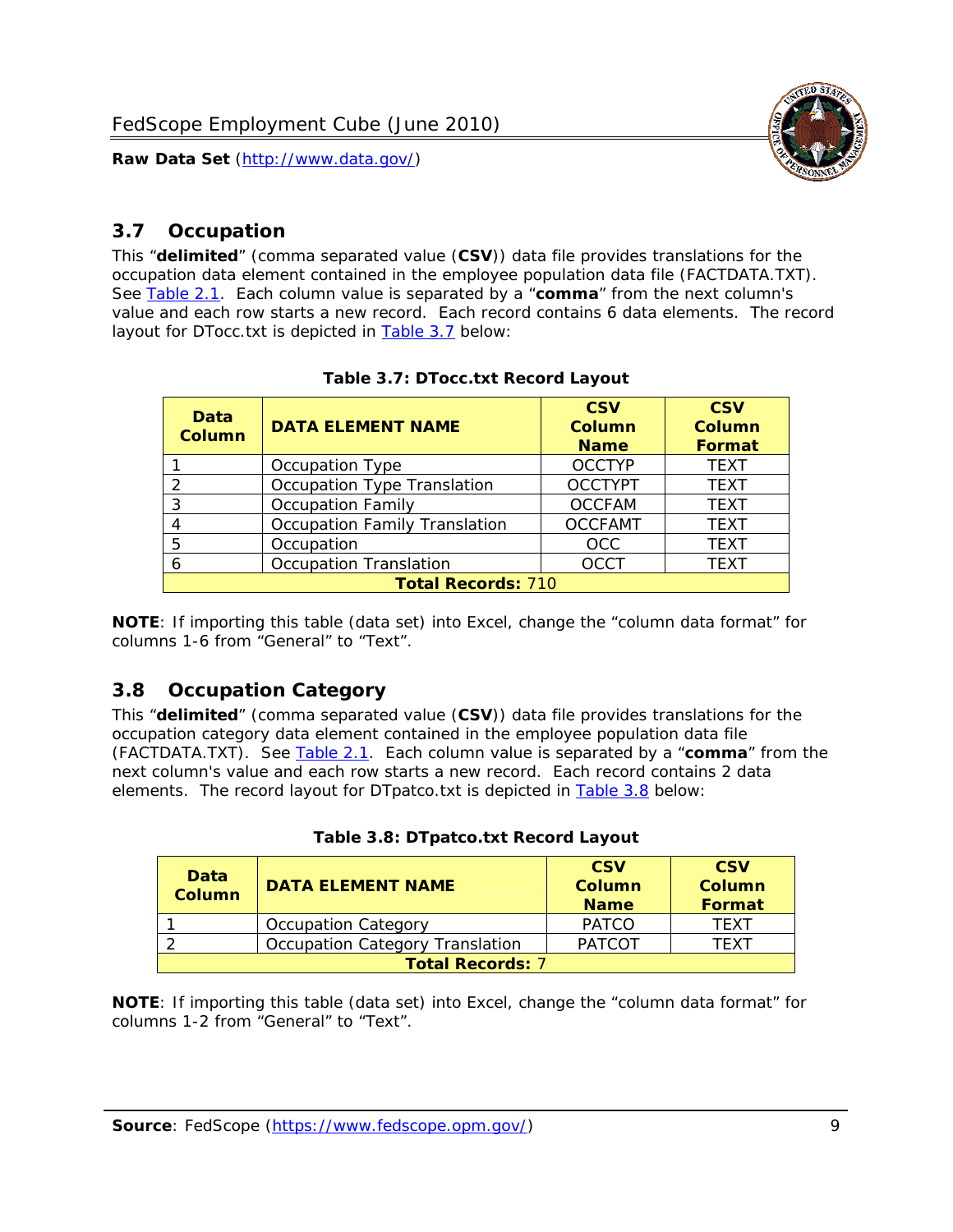

### <span id="page-10-0"></span>*3.9 Pay Plan & Grade*

<span id="page-10-4"></span>This "**delimited**" (comma separated value (**CSV**)) data file provides translations for the pay plan & grade data element contained in the employee population data file (FACTDATA.TXT). See [Table 2.1](#page-4-1). Each column value is separated by a "**comma**" from the next column's value and each row starts a new record. Each record contains 7 data elements. The record layout for DTppgrd.txt is depicted in **Table 3.9** below:

<span id="page-10-2"></span>

| Data<br><b>Column</b>       | <b>DATA ELEMENT NAME</b>   | <b>CSV</b><br>Column<br><b>Name</b> | <b>CSV</b><br>Column<br><b>Format</b> |  |
|-----------------------------|----------------------------|-------------------------------------|---------------------------------------|--|
|                             | Pay Plan Type              | <b>PPTYP</b>                        | <b>TEXT</b>                           |  |
| $\mathcal{P}$               | Pay Plan Type Translation  | <b>PPTYPT</b>                       | <b>TEXT</b>                           |  |
| 3                           | Pay Plan Group             | <b>PPGROUP</b>                      | <b>TEXT</b>                           |  |
|                             | Pay Plan Group Translation | <b>PPGROUPT</b>                     | <b>TEXT</b>                           |  |
| 5                           | Pay Plan                   | <b>PAYPLAN</b>                      | <b>TEXT</b>                           |  |
| 6                           | Pay Plan Translation       | PAYPLANT                            | <b>TEXT</b>                           |  |
|                             | Pay Plan & Grade           | <b>PPGRD</b>                        | <b>TEXT</b>                           |  |
| <b>Total Records: 1,068</b> |                            |                                     |                                       |  |

#### **Table 3.9: DTppgrd.txt Record Layout**

**NOTE**: If importing this table (data set) into Excel, change the "column data format" for columns 1-7 from "General" to "Text".

# <span id="page-10-1"></span>*3.10 Salary Level*

<span id="page-10-5"></span><span id="page-10-3"></span>This "**delimited**" (comma separated value (**CSV**)) data file provides translations for the salary level data element contained in the employee population data file (FACTDATA.TXT). See [Table 2.1](#page-4-1). Each column value is separated by a "**comma**" from the next column's value and each row starts a new record. Each record contains 2 data elements. The record layout for DTsallvl.txt is depicted in [Table 3.10](#page-10-5) below:

| Data<br><b>Column</b>    | <b>DATA ELEMENT NAME</b>        | <b>CSV</b><br>Column<br><b>Name</b> | <b>CSV</b><br>Column<br>Format |
|--------------------------|---------------------------------|-------------------------------------|--------------------------------|
|                          | Salary Level                    | <b>SALLVL</b>                       | <b>TFXT</b>                    |
|                          | <b>Salary Level Translation</b> | SAI I VI T                          | TFXT                           |
| <b>Total Records: 19</b> |                                 |                                     |                                |

| Table 3.10: DTsallvl.txt Record Layout |  |
|----------------------------------------|--|
|----------------------------------------|--|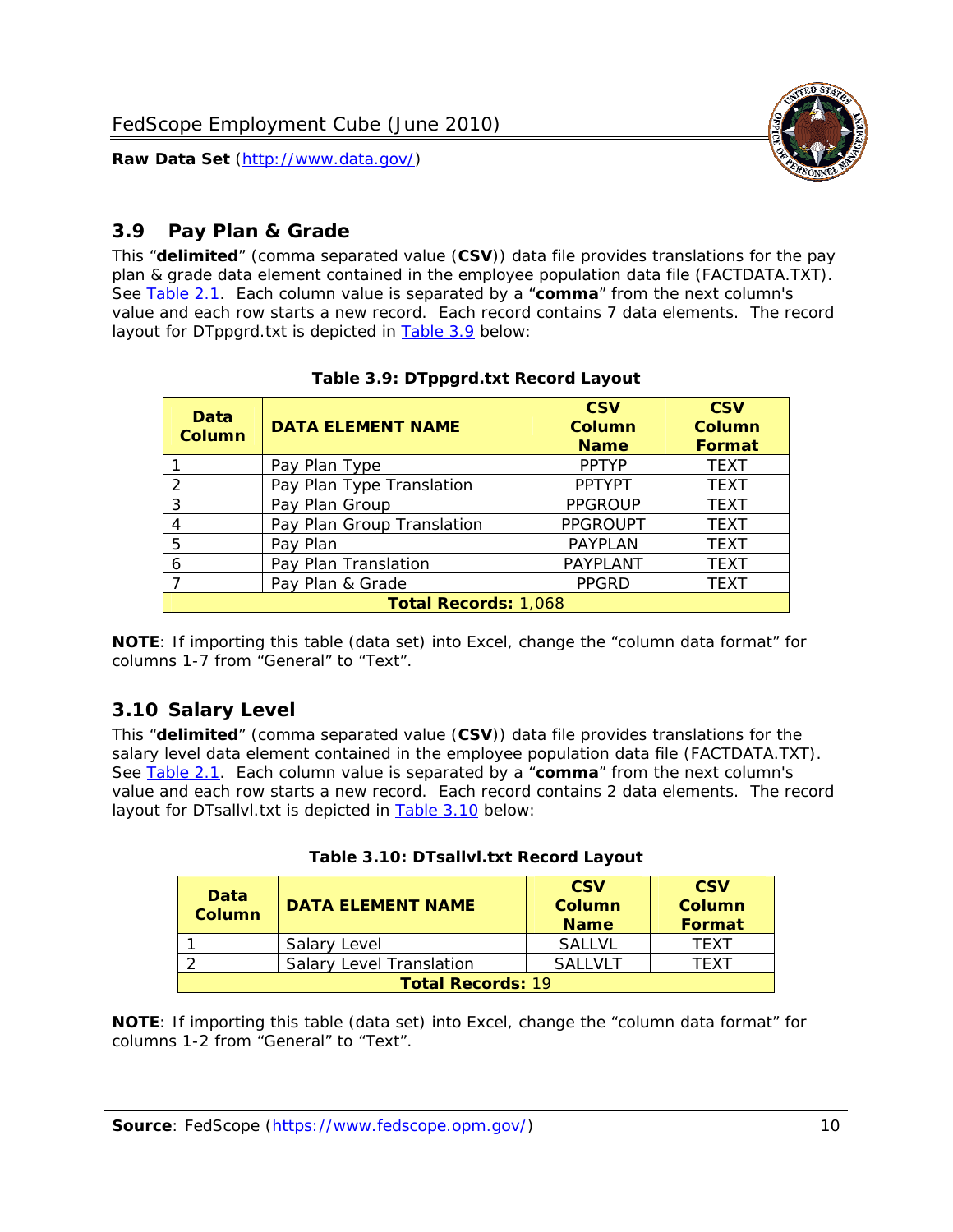

#### <span id="page-11-0"></span>*3.11 STEM Occupations*

<span id="page-11-4"></span>This "**delimited**" (comma separated value (**CSV**)) data file provides translations for the STEM occupations data element contained in the employee population data file (FACTDATA.TXT). See [Table 2.1](#page-4-1). Each column value is separated by a "**comma**" from the next column's value and each row starts a new record. Each record contains 6 data elements. The record layout for DTstemocc.txt is depicted in [Table 3.11](#page-11-4) below:

<span id="page-11-2"></span>

| <b>Data</b><br><b>Column</b> | <b>DATA ELEMENT NAME</b>                     | <b>CSV</b><br>Column<br><b>Name</b> | <b>CSV</b><br><b>Column</b><br><b>Format</b> |  |
|------------------------------|----------------------------------------------|-------------------------------------|----------------------------------------------|--|
|                              | <b>STEM Occupation Aggregate</b>             | <b>STEMAGG</b>                      | <b>TEXT</b>                                  |  |
|                              | <b>STEM Occupation Aggregate Translation</b> | <b>STEMAGGT</b>                     | <b>TEXT</b>                                  |  |
| 3                            | <b>STEM Occupation Type</b>                  | <b>STEMTYP</b>                      | <b>TEXT</b>                                  |  |
|                              | <b>STEM Occupation Type Translation</b>      | <b>STEMTYPT</b>                     | <b>TEXT</b>                                  |  |
| 5                            | <b>STEM Occupation</b>                       | <b>STEMOCC</b>                      | <b>TEXT</b>                                  |  |
|                              | <b>STEM Occupation Translation</b>           | <b>STEMOCCT</b>                     | <b>TEXT</b>                                  |  |
| <b>Total Records: 69</b>     |                                              |                                     |                                              |  |

#### **Table 3.11: DTstemocc.txt Record Layout**

**NOTE**: If importing this table (data set) into Excel, change the "column data format" for columns 1-6 from "General" to "Text".

# <span id="page-11-1"></span>*3.12 Supervisory Status*

This "**delimited**" (comma separated value (**CSV**)) data file provides translations for the supervisory status data element contained in the employee population data file (FACTDATA.TXT). See [Table 2.1](#page-4-1). Each column value is separated by a "**comma**" from the next column's value and each row starts a new record. Each record contains 4 data elements. The record layout for DTsuper.txt is depicted in [Table 3.12](#page-11-5) below:

<span id="page-11-5"></span><span id="page-11-3"></span>

| Data<br><b>Column</b>   | <b>DATA ELEMENT NAME</b>              | <b>CSV</b><br><b>Column</b><br><b>Name</b> | <b>CSV</b><br><b>Column</b><br><b>Format</b> |  |
|-------------------------|---------------------------------------|--------------------------------------------|----------------------------------------------|--|
|                         | <b>Supervisory Status Type</b>        | <b>SUPFRTYP</b>                            | <b>TEXT</b>                                  |  |
|                         | Supervisory Status Type Translation   | <b>SUPERTYPT</b>                           | <b>TEXT</b>                                  |  |
|                         | <b>Supervisory Status</b>             | <b>SUPERVIS</b>                            | <b>TEXT</b>                                  |  |
|                         | <b>Supervisory Status Translation</b> | <b>SUPERVIST</b>                           | <b>TFXT</b>                                  |  |
| <b>Total Records: 7</b> |                                       |                                            |                                              |  |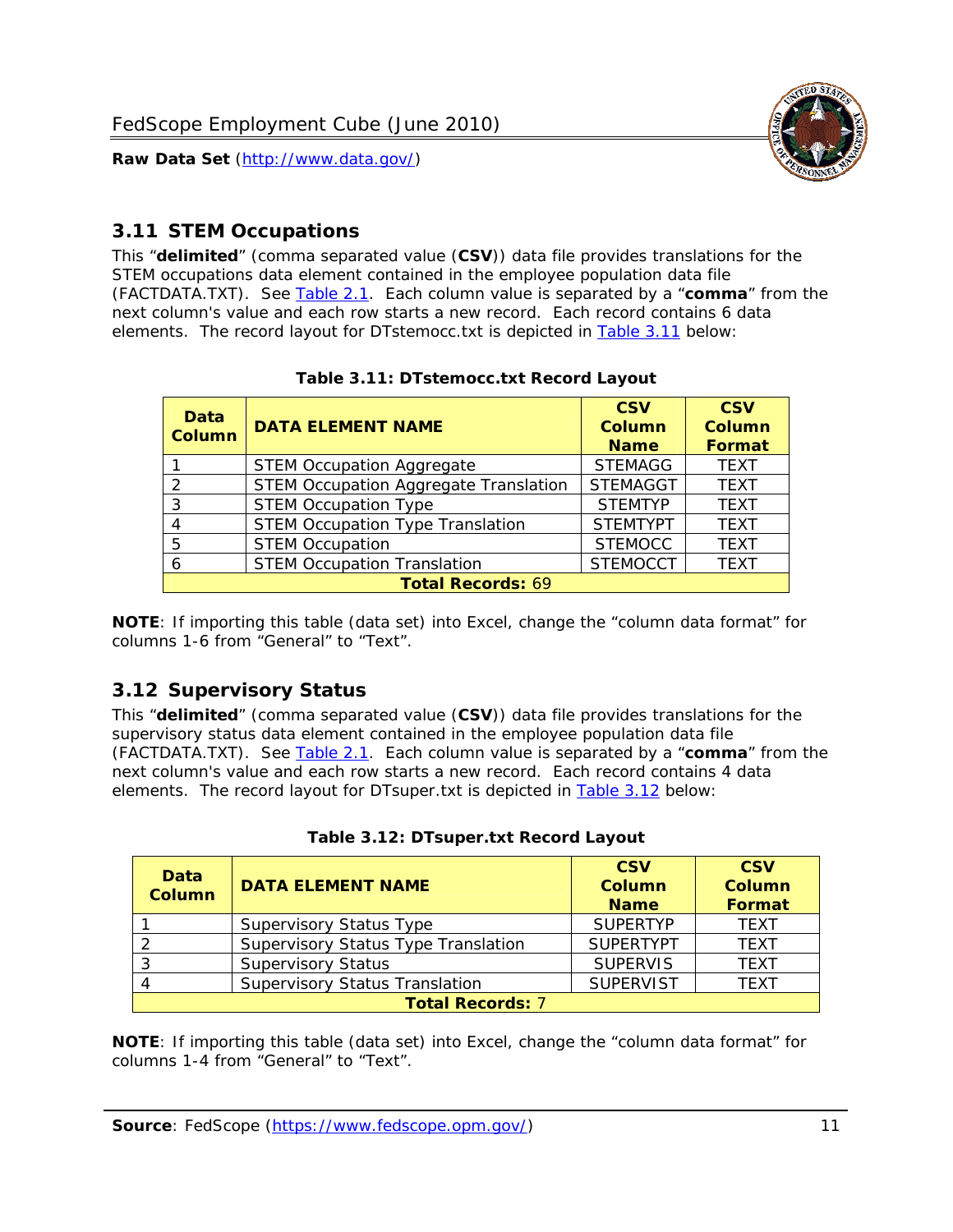

## <span id="page-12-0"></span>*3.13 Type of Appointment*

This "**delimited**" (comma separated value (**CSV**)) data file provides translations for the type of appointment data element contained in the employee population data file (FACTDATA.TXT). See [Table 2.1](#page-4-1). Each column value is separated by a "**comma**" from the next column's value and each row starts a new record. Each record contains 4 data elements. The record layout for DTtoa.txt is depicted in [Table 3.13](#page-12-4) below:

<span id="page-12-4"></span><span id="page-12-2"></span>

| Data<br><b>Column</b>    | <b>DATA ELEMENT NAME</b>             | <b>CSV</b><br><b>Column</b><br><b>Name</b> | <b>CSV</b><br><b>Column</b><br>Format |  |
|--------------------------|--------------------------------------|--------------------------------------------|---------------------------------------|--|
|                          | Type of Appointment Type             | <b>TOATYP</b>                              | <b>TEXT</b>                           |  |
|                          | Type of Appointment Type Translation | <b>TOATYPT</b>                             | <b>TEXT</b>                           |  |
|                          | Type of Appointment                  | TOA                                        | <b>TEXT</b>                           |  |
|                          | Type of Appointment Translation      | TOAT                                       | <b>TFXT</b>                           |  |
| <b>Total Records: 21</b> |                                      |                                            |                                       |  |

#### **Table 3.13: DTtoa.txt Record Layout**

**NOTE**: If importing this table (data set) into Excel, change the "column data format" for columns 1-4 from "General" to "Text".

#### <span id="page-12-1"></span>*3.14 Work Schedule*

<span id="page-12-5"></span>This "**delimited**" (comma separated value (**CSV**)) data file provides translations for the work schedule data element contained in the employee population data file (FACTDATA.TXT). See [Table 2.1](#page-4-1). Each column value is separated by a "**comma**" from the next column's value and each row starts a new record. Each record contains 4 data elements. The record layout for DTwrksch.txt is depicted in [Table 3.14](#page-12-5) below:

<span id="page-12-3"></span>

| Data<br>Column           | <b>DATA ELEMENT NAME</b>       | <b>CSV</b><br><b>Column</b><br><b>Name</b> | <b>CSV</b><br><b>Column</b><br>Format |  |
|--------------------------|--------------------------------|--------------------------------------------|---------------------------------------|--|
|                          | Work Schedule Type             | <b>WSTYP</b>                               | <b>TEXT</b>                           |  |
| 2                        | Work Schedule Type Translation | <b>WSTYPT</b>                              | <b>TFXT</b>                           |  |
| 3                        | Work Schedule                  | <b>WORKSCH</b>                             | <b>TFXT</b>                           |  |
|                          | Work Schedule Translation      | <b>WORKSCHT</b>                            | <b>TFXT</b>                           |  |
| <b>Total Records: 12</b> |                                |                                            |                                       |  |

|  | Table 3.14: DTwrksch.txt Record Layout |  |
|--|----------------------------------------|--|
|  |                                        |  |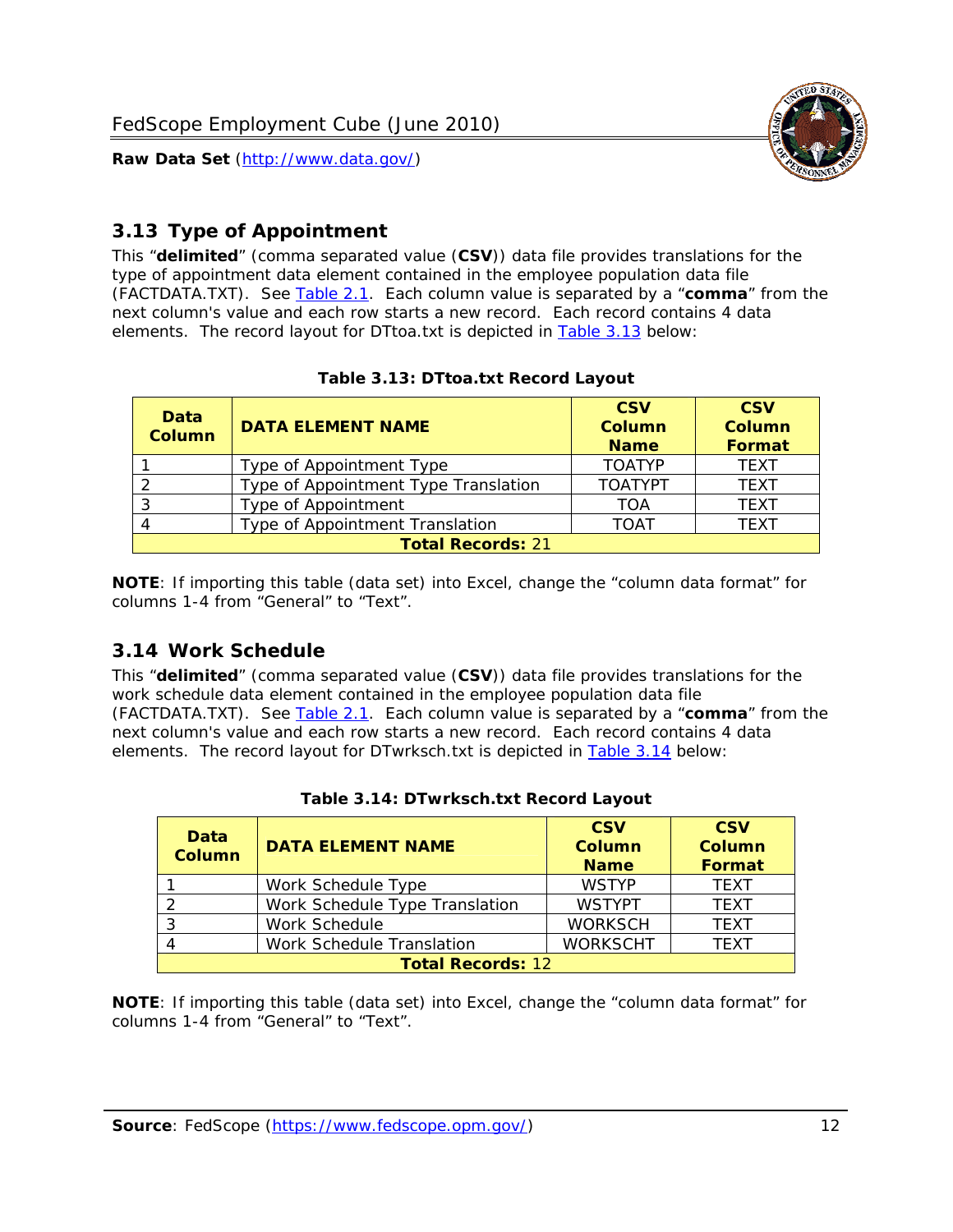

#### <span id="page-13-0"></span>*3.15 Work Status*

<span id="page-13-4"></span><span id="page-13-2"></span>This "**delimited**" (comma separated value (**CSV**)) data file provides translations for the work status data element contained in the employee population data file (FACTDATA.TXT). See [Table 2.1](#page-4-1). Each column value is separated by a "**comma**" from the next column's value and each row starts a new record. Each record contains 2 data elements. The record layout for DTwkstat.txt is depicted in [Table 3.15](#page-13-4) below:

| Data<br><b>Column</b>   | <b>DATA ELEMENT NAME</b> | <b>CSV</b><br>Column<br><b>Name</b> | <b>CSV</b><br>Column<br><b>Format</b> |
|-------------------------|--------------------------|-------------------------------------|---------------------------------------|
|                         | <b>Work Status</b>       | <b>WORKSTAT</b>                     | TFXT                                  |
|                         | Work Status Translation  | <b>WORKSTATT</b>                    | TFXT                                  |
| <b>Total Records: 2</b> |                          |                                     |                                       |

#### **Table 3.15: DTwkstat.txt Record Layout**

**NOTE**: If importing this table (data set) into Excel, change the "column data format" for columns 1-2 from "General" to "Text".

#### <span id="page-13-1"></span>*3.16 Date*

<span id="page-13-5"></span><span id="page-13-3"></span>This "**delimited**" (comma separated value (**CSV**)) data file provides translations for the status file month date data element contained in the employee population data file (FACTDATA.TXT). See [Table 2.1](#page-4-1). Each column value is separated by a "**comma**" from the next column's value and each row starts a new record. Each record contains 2 data elements. The record layout for DTdate.txt is depicted in [Table 3.16](#page-13-5) below:

| Data<br><b>Column</b>   | <b>DATA ELEMENT NAME</b> | <b>CSV</b><br>Column<br><b>Name</b> | <b>CSV</b><br>Column<br><b>Format</b> |
|-------------------------|--------------------------|-------------------------------------|---------------------------------------|
|                         | File Date                | <b>DATECODE</b>                     | TFXT                                  |
|                         | File Date Translation    | <b>DATECODET</b>                    | TFXT                                  |
| <b>Total Records: 1</b> |                          |                                     |                                       |

**Table 3.16: DTdate.txt Record Layout**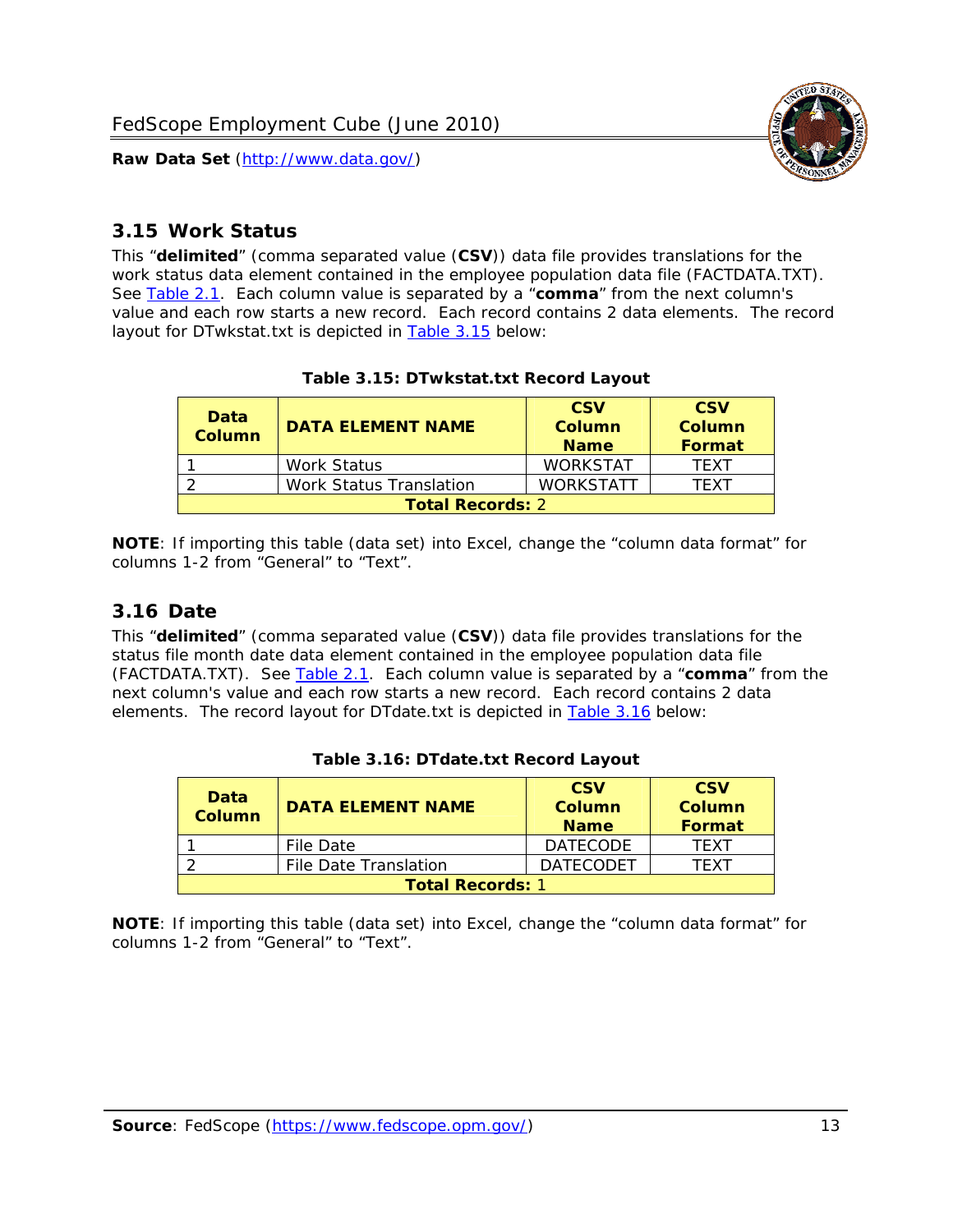<span id="page-14-0"></span>

There is no translation file for this data element. Every record in the employee population data file (FACTDATA.TXT) contains a value of "1" for this field. See Chapter [4.17](#page-16-8) for definition of **Employment**.

### <span id="page-14-1"></span>*3.18 Average Salary*

There is no translation file for this data element. See Chapter [4.18](#page-17-1) for definition of [Average](#page-17-1) **[Salary](#page-17-1) [Average Salary.](#page-17-1)** 

#### <span id="page-14-2"></span>*3.19 Average Length of Service*

There is no translation file for this data element. See Chapter [4.19](#page-17-2) for definition of [Average](#page-17-2) Length of Service

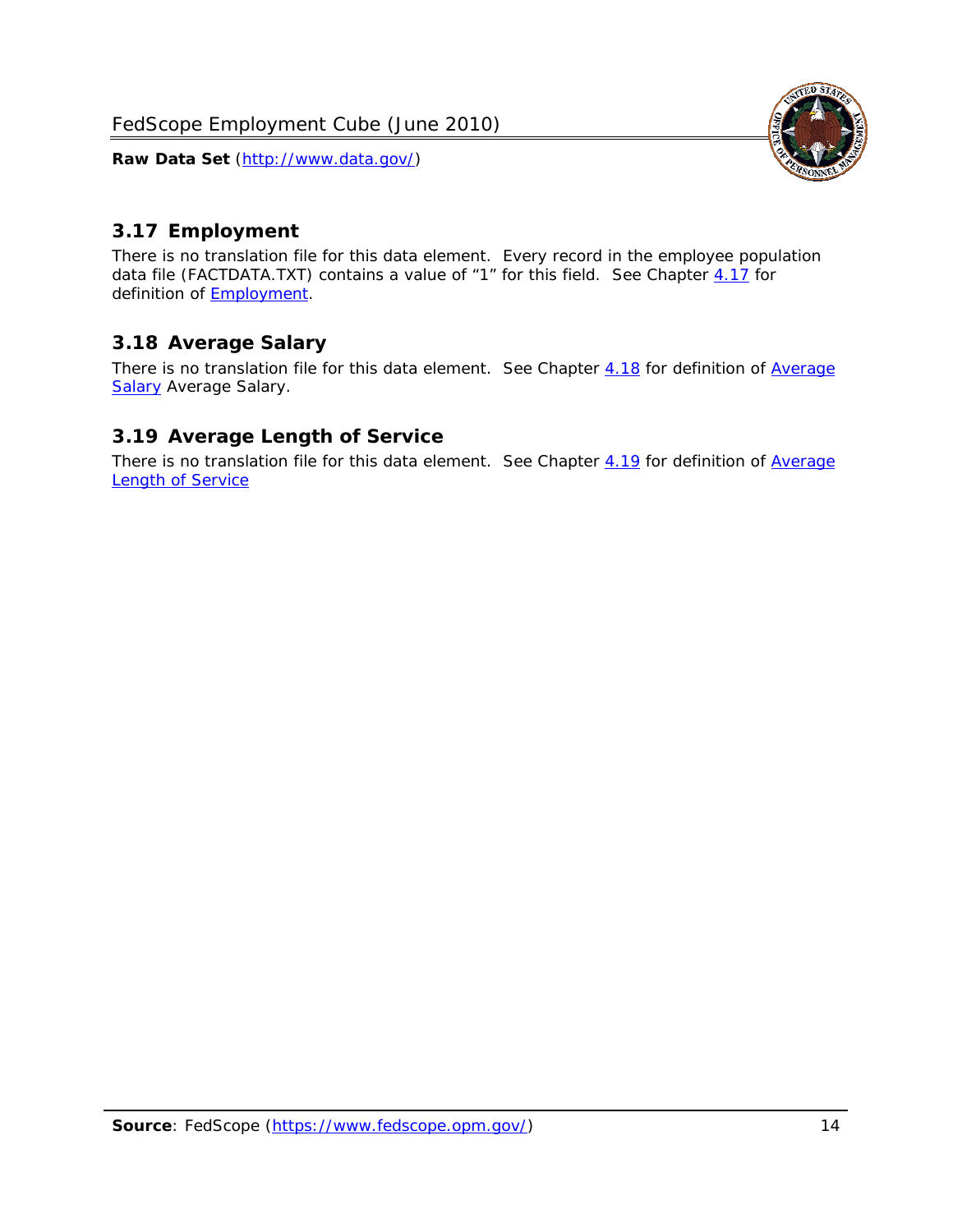

# <span id="page-15-0"></span>**4 DATA DEFINITIONS**

#### <span id="page-15-1"></span>*4.1 Agency*

The employing organization.

# <span id="page-15-2"></span>*4.2 Location*

The official duty station of an employee. Locations in the United States are defined in terms of states. Locations outside the United States are defined in terms of countries and U.S. territories.

### <span id="page-15-3"></span>*4.3 Age*

An employee's age. Age is displayed in five-year intervals, except for an initial interval of less than 20 years and a final interval of 65 years or more.

### <span id="page-15-4"></span>*4.4 Education Level*

The extent of an employee's educational attainment from an accredited institution.

#### <span id="page-15-5"></span>*4.5 General Schedule & Equivalent Grade*

The General Schedule grade for pay plans in the General Schedule and Equivalent pay plan category (See [Pay Plan & Grade](#page-16-0)).

#### <span id="page-15-6"></span>*4.6 Length of Service*

The number of years of Federal civilian employment, creditable military service, and other service made creditable by specific legislation. Length of service is grouped by five-year intervals, except for:

- a. the initial intervals of less than 1 year, 1-2 years, and 3-4 years and
- b. the final interval of 35 years or more.

# <span id="page-15-7"></span>*4.7 Occupation*

An employee's occupation as defined by the Office of Personnel Management (OPM).

# <span id="page-15-8"></span>*4.8 Occupation Category*

Occupational categories are defined by the educational requirements of the occupation and the subject matter and level of difficulty or responsibility of the work.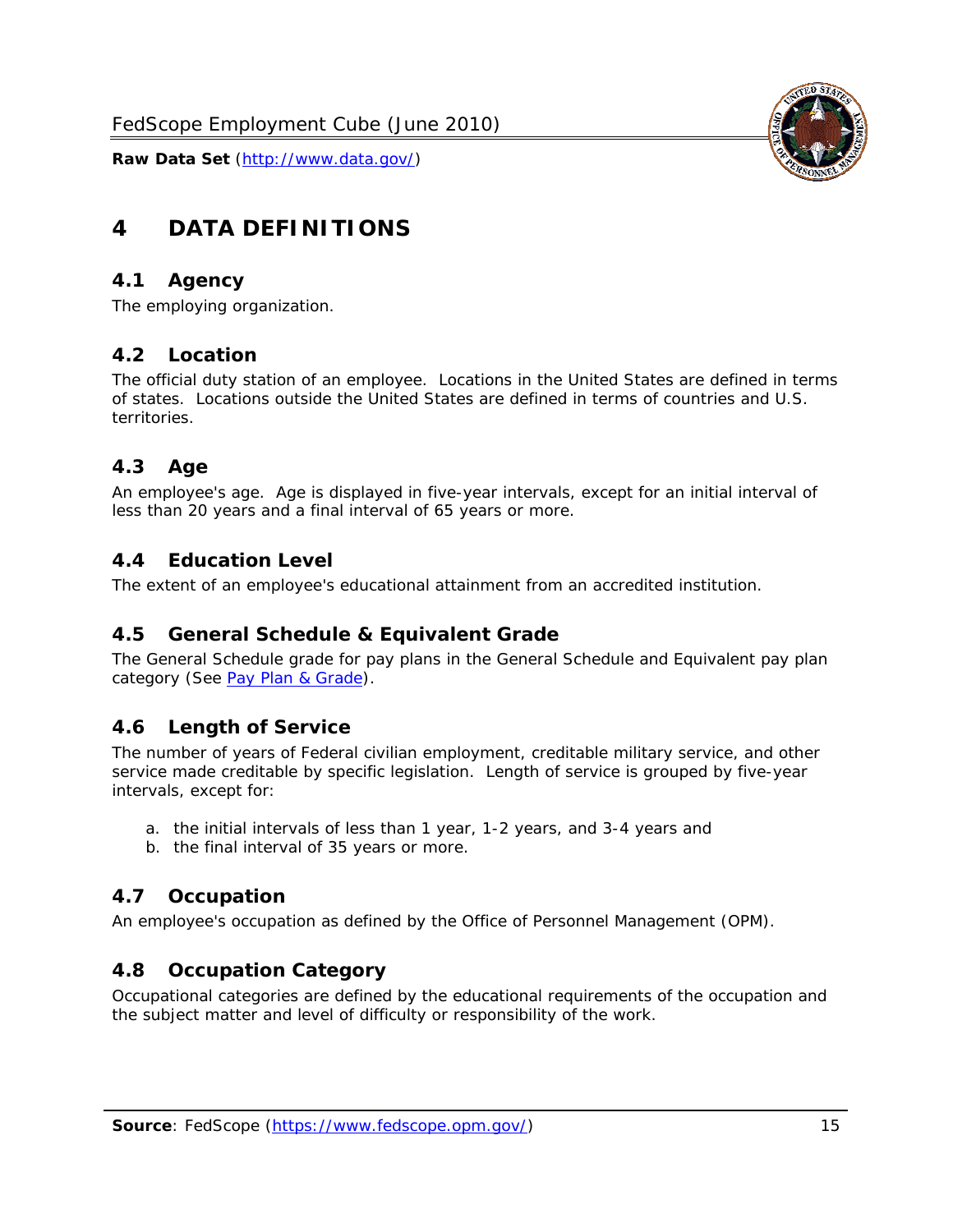

## <span id="page-16-0"></span>*4.9 Pay Plan & Grade*

The pay system and, where applicable, the grade used to determine an employee's basic pay rate. Grade denotes a hierarchical position in a pay plan and is sometimes referred to as level, class, rank, or pay band.

# <span id="page-16-1"></span>*4.10 Salary Level*

An employee's adjusted basic pay, which is an annualized rate of pay. Adjusted basic pay is the sum of an employee's rate of basic pay plus any locality comparability payment and/or special pay adjustment for law enforcement officers. Salaries are grouped by \$10,000 intervals, except for an initial interval of less than \$20,000 and a final interval of \$180,000 or more.

An employee's actual earnings may be more or less than the annualized rate because of factors such as overtime, shift differentials, less than full time work, or leave without pay.

### <span id="page-16-2"></span>*4.11 STEM Occupations*

Listing of occupations grouped into the following four occupational series:

- 1. **S**cience
- 2. **T**echnology
- 3. **E**ngineering
- 4. **M**athematics

#### <span id="page-16-3"></span>*4.12 Supervisory Status*

The nature of managerial, supervisory, or non-supervisory responsibility assigned to an employee's position.

#### <span id="page-16-4"></span>*4.13 Type of Appointment*

An employee's appointment in terms of permanence and competitiveness.

#### <span id="page-16-5"></span>*4.14 Work Schedule*

The time basis on which an employee is scheduled to work.

#### <span id="page-16-6"></span>*4.15 Work Status*

A combination of Type of Appointment and Work Schedule data elements. The Work Status data element is limited to "Non-Seasonal Full Time Permanent" and "Other Employees".

#### <span id="page-16-7"></span>*4.16 Date*

<span id="page-16-8"></span>The file date (e.g. June 2010 represented by 201006).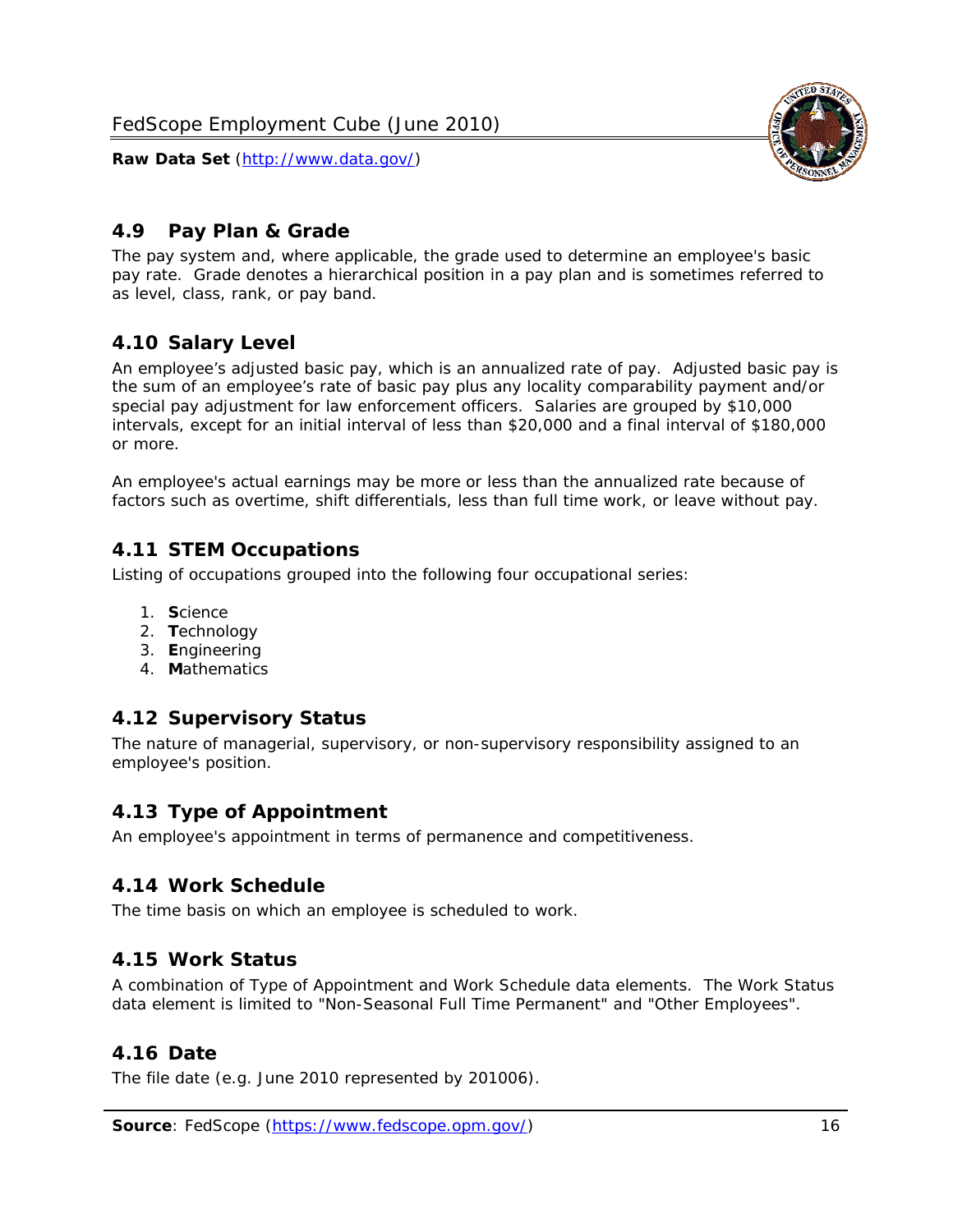

## <span id="page-17-0"></span>*4.17 Employment*

A measure representing the number of employees in pay status at the end of the quarter (or end of the pay period prior to the end of the quarter).

### <span id="page-17-1"></span>*4.18 Average Salary*

A measure representing the average adjusted basic pay, an annualized rate of pay. Adjusted basic pay is the sum of an employee's rate of basic pay and any locality comparability payment and/or special pay adjustment for law enforcement officers.

An employee's actual earnings may be more or less than the annualized rate because of factors such as overtime, shift differentials, less than full time work, or leave without pay.

Invalid salary values are excluded from the average. A large number of invalid values could invalidate the average. To obtain counts of invalid values, display the data using the Salary Level dimension (See [Salary Level\)](#page-16-1).

### <span id="page-17-2"></span>*4.19 Average Length of Service*

A measure representing the average number of years of Federal civilian employment and creditable military service.

Invalid values are excluded from the average. A large number of invalid values could invalidate the average. To obtain counts of invalid values, display the data using the Length of Service dimension (See [Length of Service](#page-15-6)).